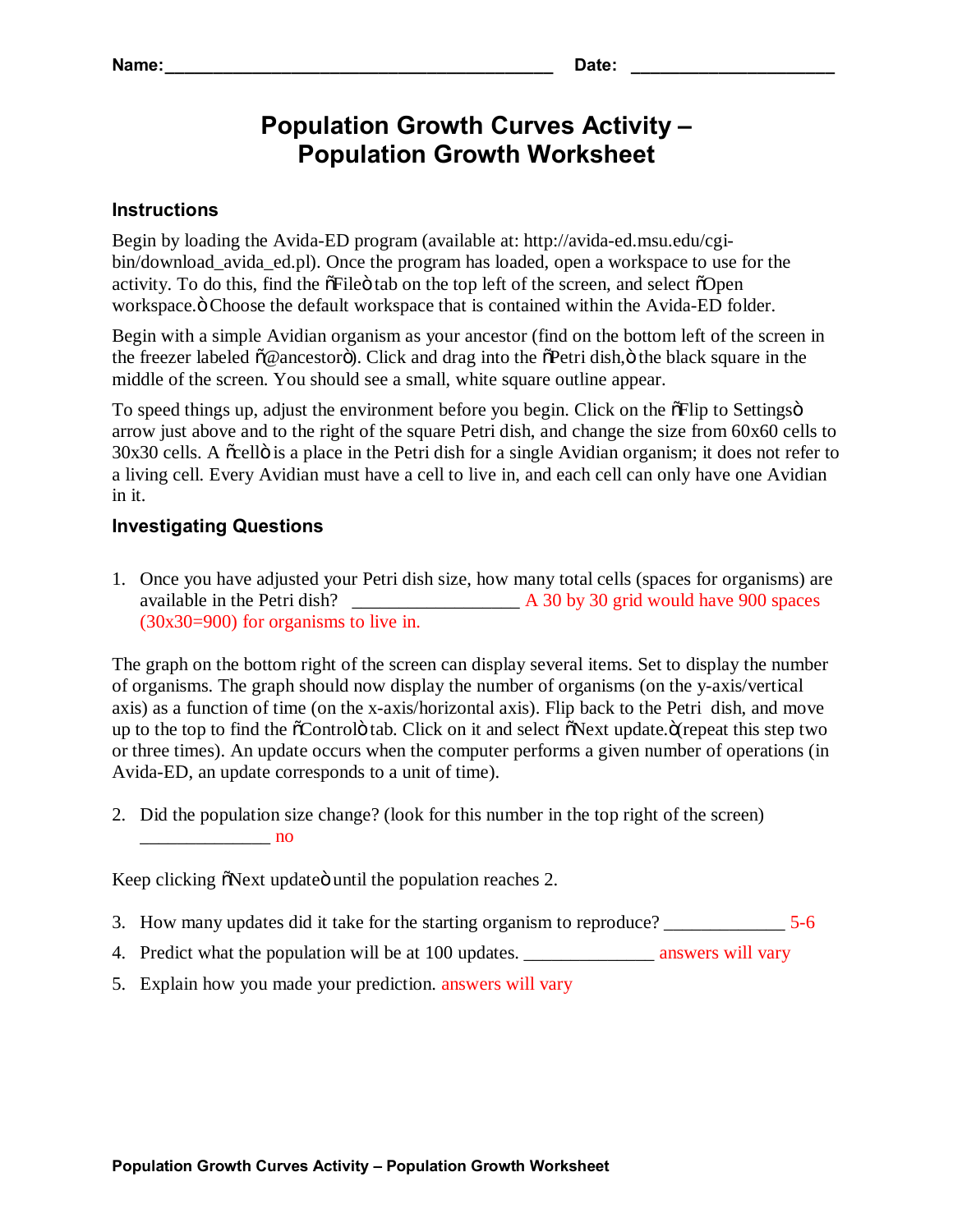Flip over to the settings screen. On the bottom, select the program to pause at 100 updates. Return to the Petri dish, and run until 100 updates (use the triangular play symbol just below the Petri dish).

6. Did the actual results match your prediction? \_\_\_\_\_\_\_\_\_\_\_\_\_\_\_\_\_\_\_\_\_ answers will vary

Flip back to the settings screen, and set it to pause at 500 updates.

7. Before reaching 500 updates, predict the population at that time. \_\_\_\_\_\_\_\_\_\_\_\_\_\_ answers will vary

Allow the program to run. As the organisms grow, you should see them get closer and closer to the edge of the dish. Note the approximate update number when they reach the edge.

- 8. What was the population at 500 updates? \_\_\_\_\_\_\_\_\_\_\_\_\_\_ answers will vary
- 9. Number of updates when population reaches the edge of the dish \_\_\_\_\_\_\_\_\_\_\_\_\_\_ answers will vary, but will be approximately 150 in most cases

In most cases, there will be a few empty cells in the Petri dish (should be black in appearance). These are locations where the previous organism has died, and a new organism has yet to take that space. So, even though the environment will support 900 organisms, you will probably have a total of a few less than 900 at any given time.

Look at the graph in the bottom right that shows population growth. Find the spot on the graph that corresponds to the number of updates when the population reached the edge of the dish (see #8 above).

10. What do you notice about the slope of the line at this point? \_\_\_\_\_\_\_\_\_\_\_\_\_\_\_\_\_\_\_\_\_\_\_\_\_

Slope of the line on the graph begins to lessen at this point (becoming more horizontal).

11. Why did the population growth eventually slow down and stop? \_\_\_\_\_\_\_\_\_\_\_\_\_\_\_\_\_\_\_\_\_\_

Answers will vary, but should include something about organisms running out of room in the dish.

\_\_\_\_\_\_\_\_\_\_\_\_\_\_\_\_\_\_\_\_\_\_\_\_\_\_\_\_\_\_\_\_\_\_\_\_\_\_\_\_\_\_\_\_\_\_\_\_\_\_\_\_\_\_\_\_\_\_\_\_\_\_\_\_\_\_\_\_\_\_\_\_\_\_\_

- 12. What is the carrying capacity of this Petri dish? \_\_\_\_\_\_\_\_\_\_\_\_\_\_\_\_\_\_\_\_\_\_\_\_\_ 900
- 13. In the Avida world, organisms are competing for space in which to live. In Avida-ED, however, there are only so many cells for Avidians to live. Other than space, what factors might limit a biological population's carrying capacity? \_\_\_\_\_\_\_\_\_\_\_\_\_\_\_\_\_\_\_\_\_\_\_\_\_\_\_\_\_\_\_\_\_\_\_\_ answers will vary, but may include availability of food, clean water and air, and access to mates.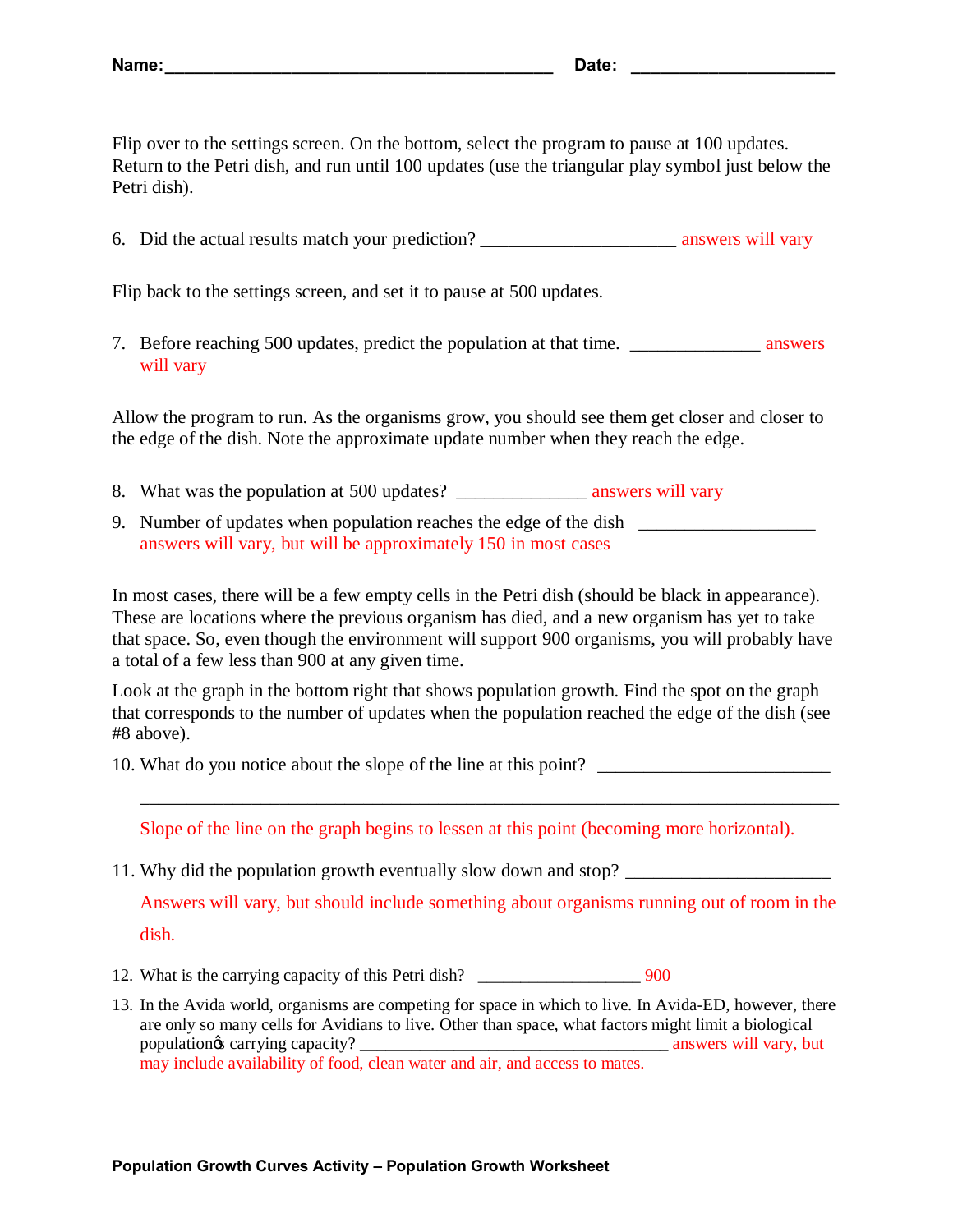14. Based on the simulation results, when (how many updates) did the population reach the carrying capacity of their environment? \_\_\_\_\_\_\_\_\_\_\_\_\_\_\_\_ answers will vary, but approximately 240

Now let the carrying capacity. Click on the snowflake symbol and freeze the populated dish, this will allow you to compare the results of this experiment with others you will soon perform.

Go to the control tab and start a new experiment. Drag in the same common ancestor (@ancestor), and this time when you flip to the settings screen, make the Petri dish 20x20 cells to lower the carrying capacity. Set the program to pause at 500 updates. Save the populated dish, and follow the same steps to create another experiment where the Petri dish is adjusted to 40x40 cells. Be sure to save the dish when you reach 500 updates. You dongt need to record all your population data by hand, the program does it all for you.

To compare your results from the different runs, you need to switch to analysis mode in the top left panel. Then, drag the frozen dishes you preserved from the freezer onto the graph. You can choose the color for the lines, or use the  $\tilde{o}X\tilde{o}$  if you want to delete a data set. Make sure you are showing the number of organisms as the variable displayed (bottom right of the screen), not fitness or other information the program can provide.

15. Just by looking at this graph, how can you determine the carrying capacity for each of your Petri Dishes?

After the population growth ceases, the horizontal line indicates the carrying capacity. Use the scale of the y axis to determine the number.

16. Look at the shape of all the lines on your graph, what do they all have in common? Describe the general shape of the line?

They all have the same shape, often described as an  $\delta S$  curve, or sigmoid curve. They also start at the same point, and initially the different populations grow in virtually identical patters.

17. Just look at the first 250 updates. Why doesngt the population growth take off right away when the experiment begins?

There are fewer individuals to reproduce at the earliest stages, so overall population growth is slow